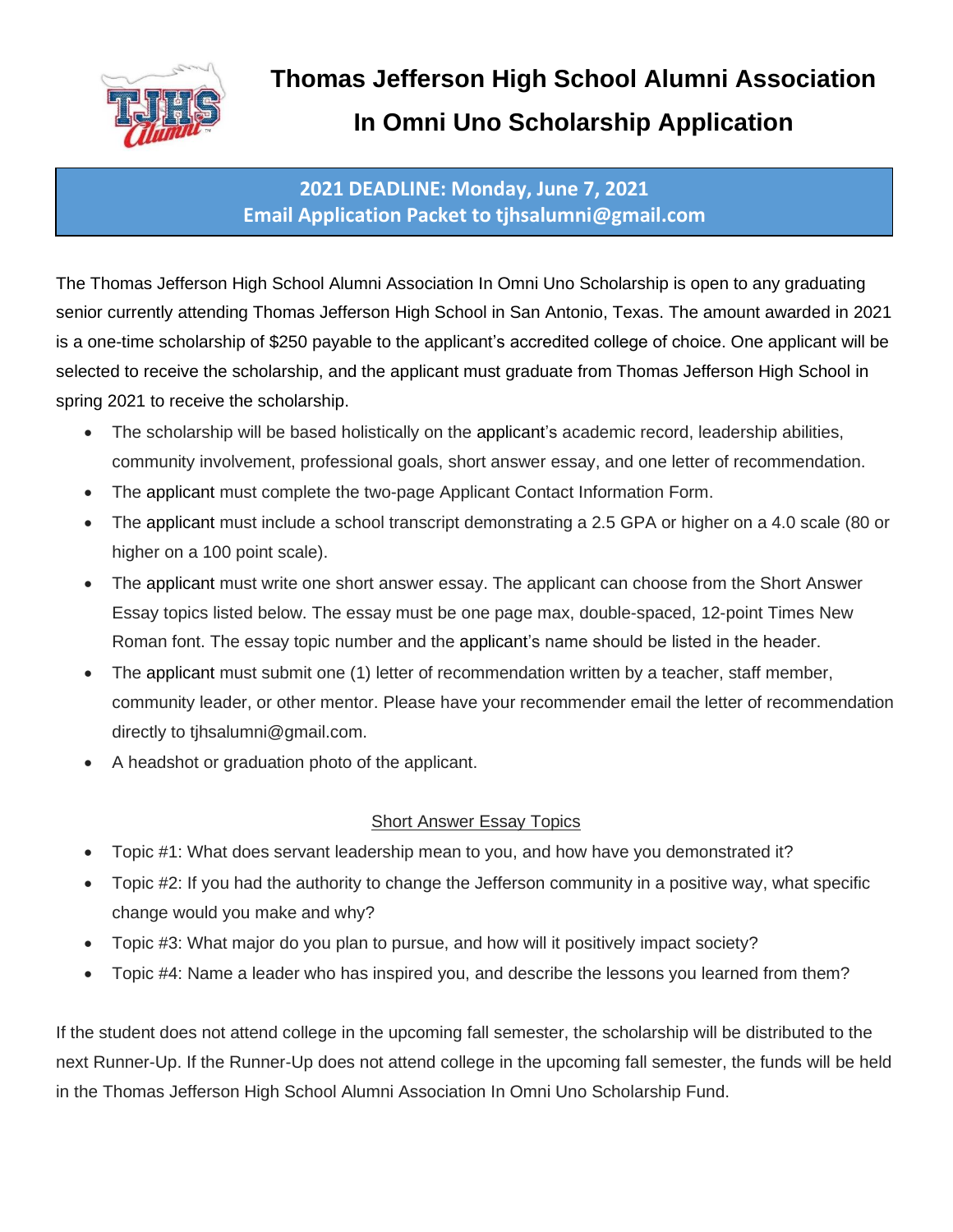

#### **Applicant Contact Information Form**

(Please Print Clearly or Type in the Boxes)

#### **General Information**

| First Name:                                        | Middle Name:                |  |  |
|----------------------------------------------------|-----------------------------|--|--|
| Last Name:                                         |                             |  |  |
| Email Address:                                     |                             |  |  |
| Cell Phone: (<br>$\overline{\phantom{a}}$          | Home Phone Number: (        |  |  |
| Home Address (include Apt. if applicable):         |                             |  |  |
| City, State, Zip                                   |                             |  |  |
| Middle School Attended:                            | Elementary School Attended: |  |  |
| School or Community Organizations (include dates): |                             |  |  |
|                                                    |                             |  |  |

Leadership Positions Held (include dates):

Hobbies or Interests: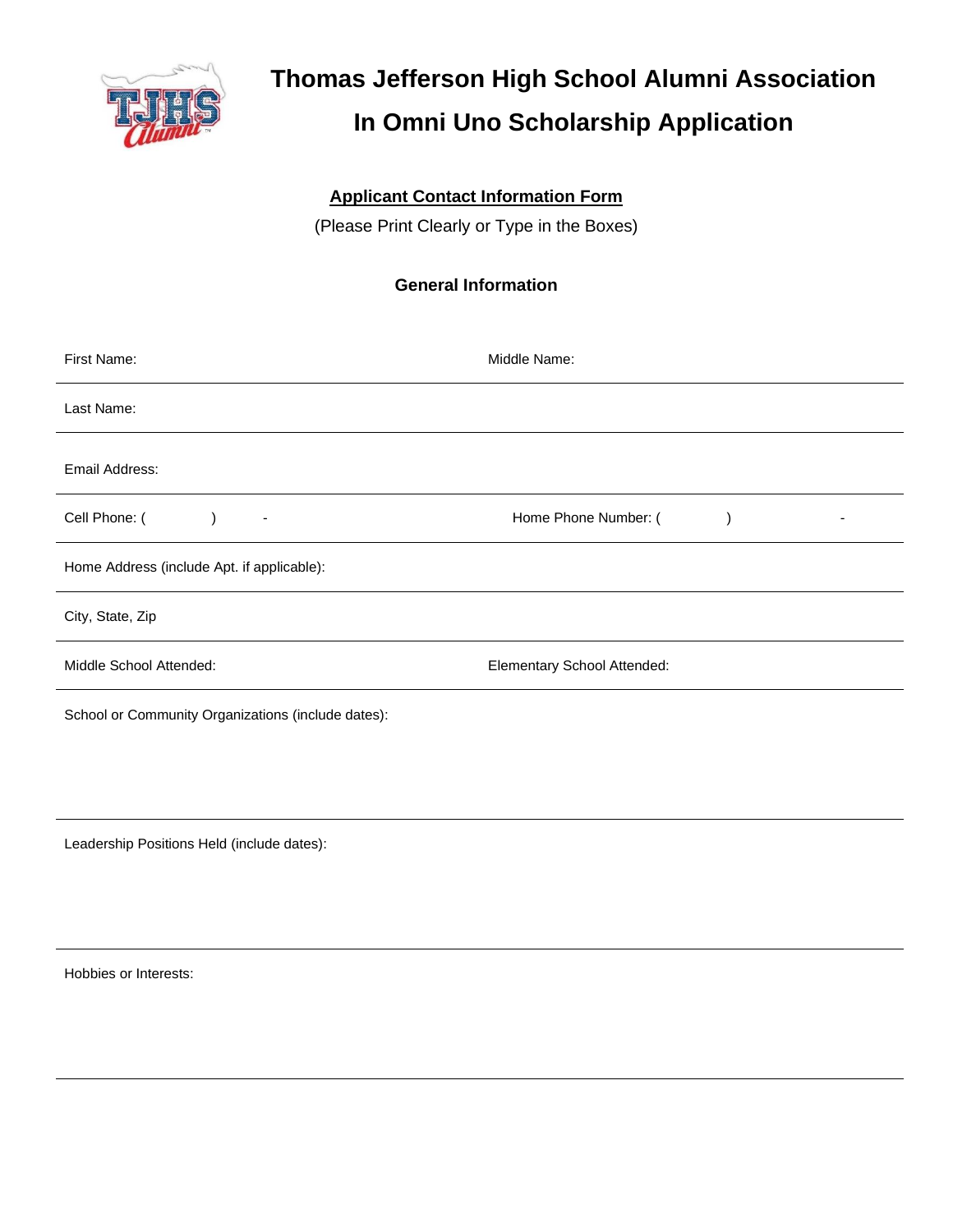

**Educational Information**

| College:                     |     |                            |
|------------------------------|-----|----------------------------|
| Department:                  |     |                            |
| Degree:                      |     |                            |
| College Address:             |     |                            |
| City, State, Zip Code:       |     |                            |
| Applicant has been accepted: | Yes | <b>Application Pending</b> |

#### **General Media Release Form**

I, the undersigned, hereby authorize the **Thomas Jefferson High School Alumni Association** to write about me, photograph me, take video footage of me, and/or make sound recordings of me (herein referred to as written, photographic, or electronic reproductions).

I authorize the use of any such written word, photographic, or electronic reproductions of me for any purpose, including, but not limited to educational and other public media as may be deemed appropriate by **Thomas Jefferson High School Alumni Association**. I understand that I may be identifiable from such written, photographic, or electronic reproduction. I understand that there will be no financial or other compensation, either for initial or subsequent transmission or playback.

I waive any rights, claims, or interest I may have to control the use of my identity or likeness in whatever media used **Thomas Jefferson High School Alumni Association**.

THE UNDERSIGNED HAS READ THE FOREGOING RELEASE AND FULLY UNDERSTANDS IT.

| Applicant's Signature:                           | Date:          |
|--------------------------------------------------|----------------|
| Applicant's Name (Printed)                       | Date of Birth: |
| Parent Signature (If Applicant is under age 18): | Date:          |
| Parent Name (Printed):                           |                |